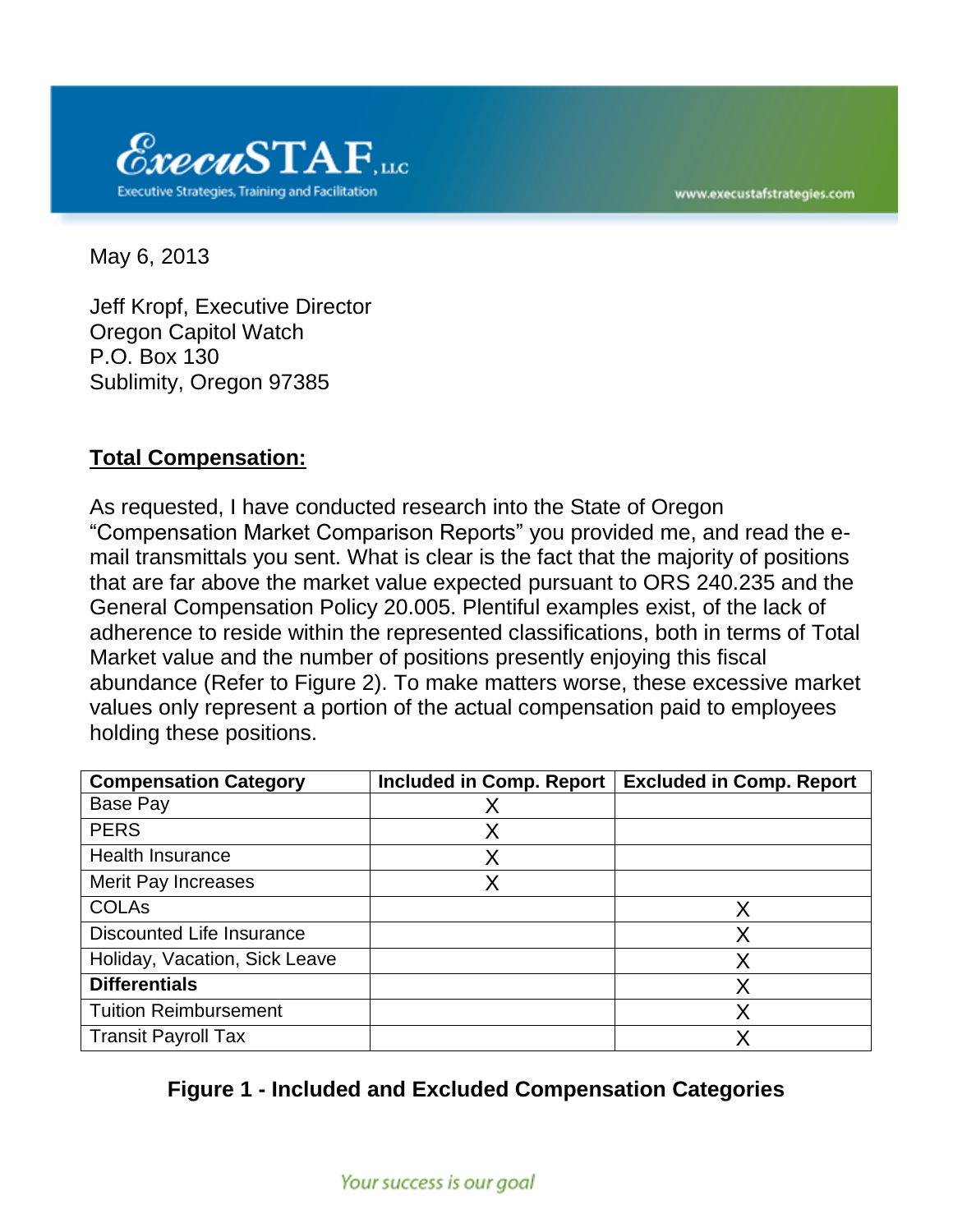As indicated in Figure 1, there are many compensation categories which are not included in the "Total Compensation Market Comparison Report", which is the basis upon which compensation is derived for all positions. Thus, the Total Compensation Maximum Ratio in just the following highest categories woefully under-report the total compensations actually paid.

| <b>Classification #</b>                | <b>Number of Employees</b> | <b>TC Max Ration</b> |
|----------------------------------------|----------------------------|----------------------|
| 0861A-Program Analyst 2                | 18                         | 147.90%              |
| 7510A-Dentist                          | 24                         | 149.84%              |
| 4137A-Liquor Distribution Worker 1     | 19                         | 145.24%              |
| 6710-Meltal Health Therapy Tech        | 63                         | 145.06%              |
| 3769-Experimental Aide                 | 75                         | 151.39%              |
| 5911E-Health Care Investigator/Advisor | 6                          | 151.55%              |
| 3769-Experimantla Biology Aide         | 149                        | 151.31%              |
| 6710A-Mental Health Therapy Tech       | 306                        | 145.03%              |

# **Figure 2 – 2012 Total Compensation Market Comparison Report**

Figure 2, shown above, represents only those total compensation market comparisons of positions who's Total Compensation Max Ratios are over 145% of market value, and represent those classifications where more than five (5) employees exist. Considering the relationship of Figure 1 to Figure 2, it is easily deduced that these six hundred sixty (660) employees are in excess of the 5% above Total Market Compensation as the relevant Oregon Revised Statute and Department of Administrative Services Policy dictates. Further, these comparisons do not include "total compensation".

To appreciate the impact of the compensation that had not been included in the overall compensation for these, and all other positions, let's consider Differential Pay for example. These are additional compensation categories that remain hidden, and at the same time are continuously remunerated according to contractual agreement and functionality as exampled in Figure 3 – Differentials.

Consider the current Collective Bargaining Agreement between the Department of Administrative Services (DAS), on behalf of the Department of Environmental Quality, and the American Federation of State, County, and Municipal Employees (AFSCME) for 2011-2013.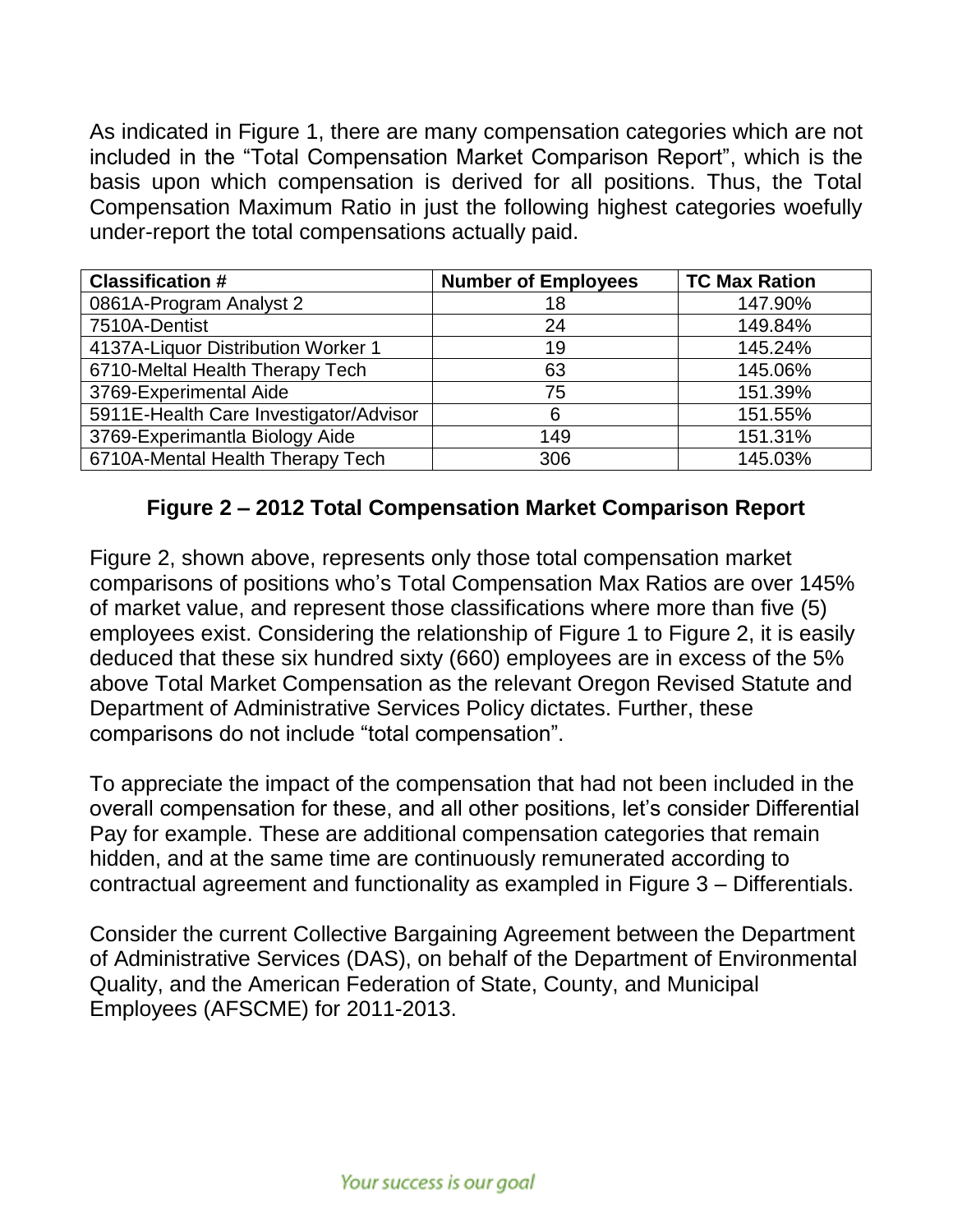- A. Cost of Living Adjustments (COLA) Article 47 adjusts the base rate of pay increases at least two (2) times within the biennium for a total of 2.94%.
- B. Paid Holiday Leave Article 28 9 days per year.
- C. Paid Vacation Leave Article 29 a range of leave from 8 hours per month to 18 hours per month depending upon length on service.
- D. Paid Sick Leave Article 30 8 hours per month.
- E. Personal Leave Article 31 24 hours per year.

For a person earning base pay at Step One and employed for five (5) years or less, the value of that paid leave would amount to 288 hours, or 36 days per year.

For a person earning base pay at the Step Nine or Ten, depending on the number of Steps in that classification, and employed in access of twenty-five (25) years, the value of that paid leave would amount to 408 hours, or 51 days per year.

For Differentials, please refer to Figure 3, under the appropriate Collective Bargaining Agreement.

Additionally, since the current market trends are to reduce hours of work, insurance benefits, and eliminate previously compensated leaves, the value of Total Market Value will drive the comparisons further apart, with State of Oregon employees fairing considerably better than their private sector counterparts. This private sector out-pacing by Public Employees, will also exacerbate the PERS obligation.

## **Transit Payroll Tax:**

The Oregon Department of Revenue administers tax programs for the Tri-County Metropolitan Transportation District (TriMET) and the Lane County Mass Transit District (LTD). Nearly every employer who pays wages for services performed in these transit districts must pay transit payroll tax. This tax is imposed directly on the employer for all employees wage, including all salaries, commissions, bonuses, fees, payments to a differed compensation plan, or other items of value. Whether these taxes are based on the Total Compensation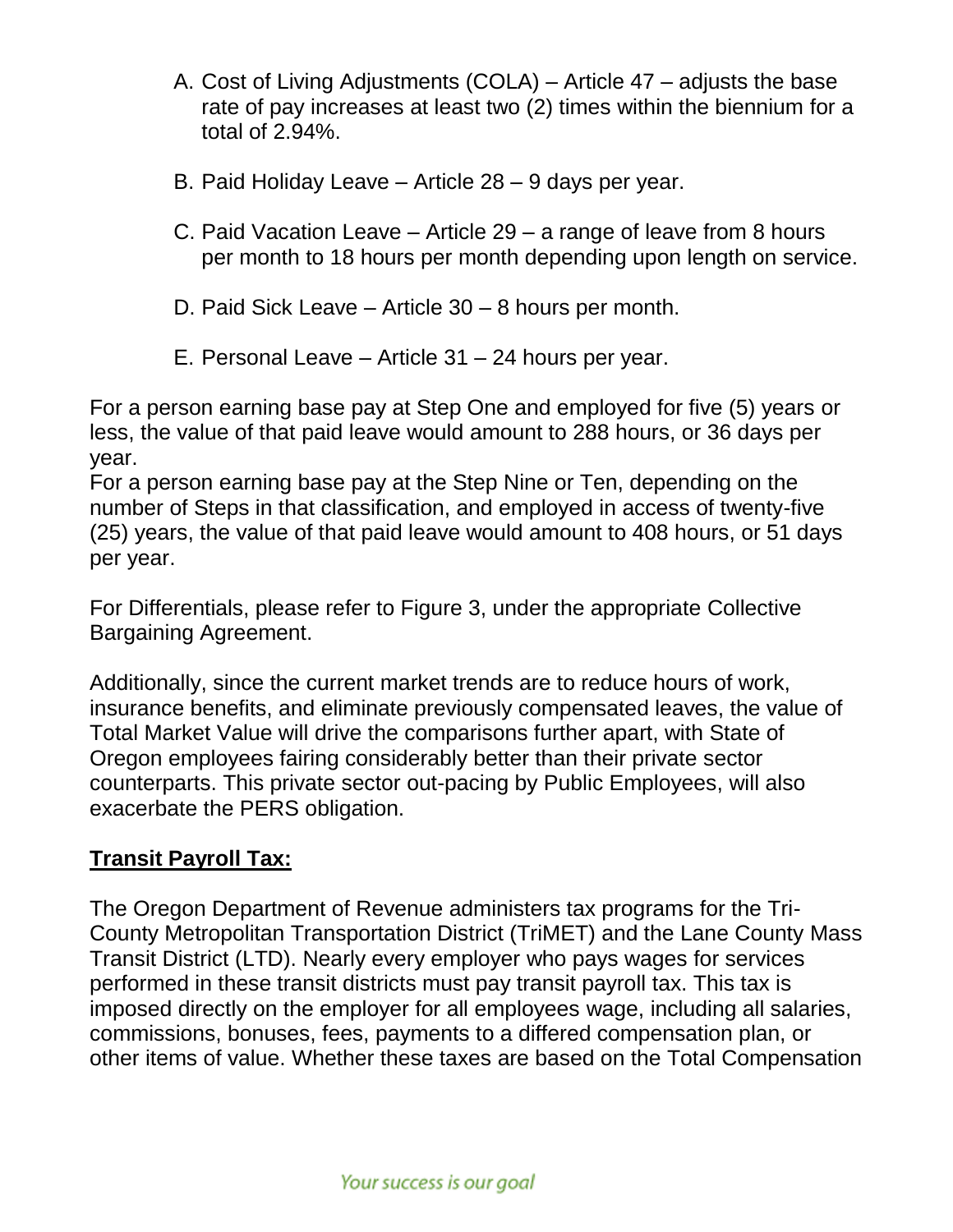Market Comparison Report figures is unknown to this reviewer. Conversely, if the State of Oregon combined the total value of salary for each employee within these transit districts, when paying the Transit Tax, does that figure equate to the pay schedules that comprise the Total Compensation Market Comparison Repost? A closer look at this question is warranted.

## **Merit Pay:**

Reflecting back to Tyler Smith's e-mail transmittal to you ,Jeff Kropf, dated October 25, 2012, it would be prudent to review the belief that the state, ..."doesn't have to use the Merit Pay System for anyone that is in a union". If I interpret Mr. Smith's statement correctly, he is assuming the limitations and conditions of the Merit Pay System do not apply to employees covered under the collective bargaining agreement, and therefore are not confined to be limited to salaries that art between -5% to +5% of Total Compensation over Market Value.

Pursuant to the authority of ORS 240.145, Statewide Policy 10.000.01 (effective 10/08/08) the definition of "Merit Pay System" …"allows for the orderly progression of an employee's pay from the established minimum to the maximum of the salary range based on documented meritorious performance". There are no constraints placed upon the Merit Pay System to only be applied where no collective bargaining agreement exists. To the contrary, Merit Pay language is consistently and continually agreed upon by mutual knowledge an approval by the exclusive representatives to each and every negotiated collective bargaining document. For example, let's refer back to some of the collective bargaining agreements currently in existence:

- A. The Oregon University System and SEIU, in Article 66.1, specifically mentions the Merit Pay Program, which increases base pay conditioned upon performance. SEIU and the State of Oregon Department of Administrative Services, Institutions Coalition, identifies "Merit Increases" within Article 29, predicated upon performance. Finally the AFSCME and Department of Environmental Quality, identifies "Merit Salary Increases" in Article 34, which are also based upon performance.
- B. In all collective bargaining agreements, the language delineating "Management Rights" includes the right to hire and promote based on merit, best qualified, best fit rather than based on seniority.